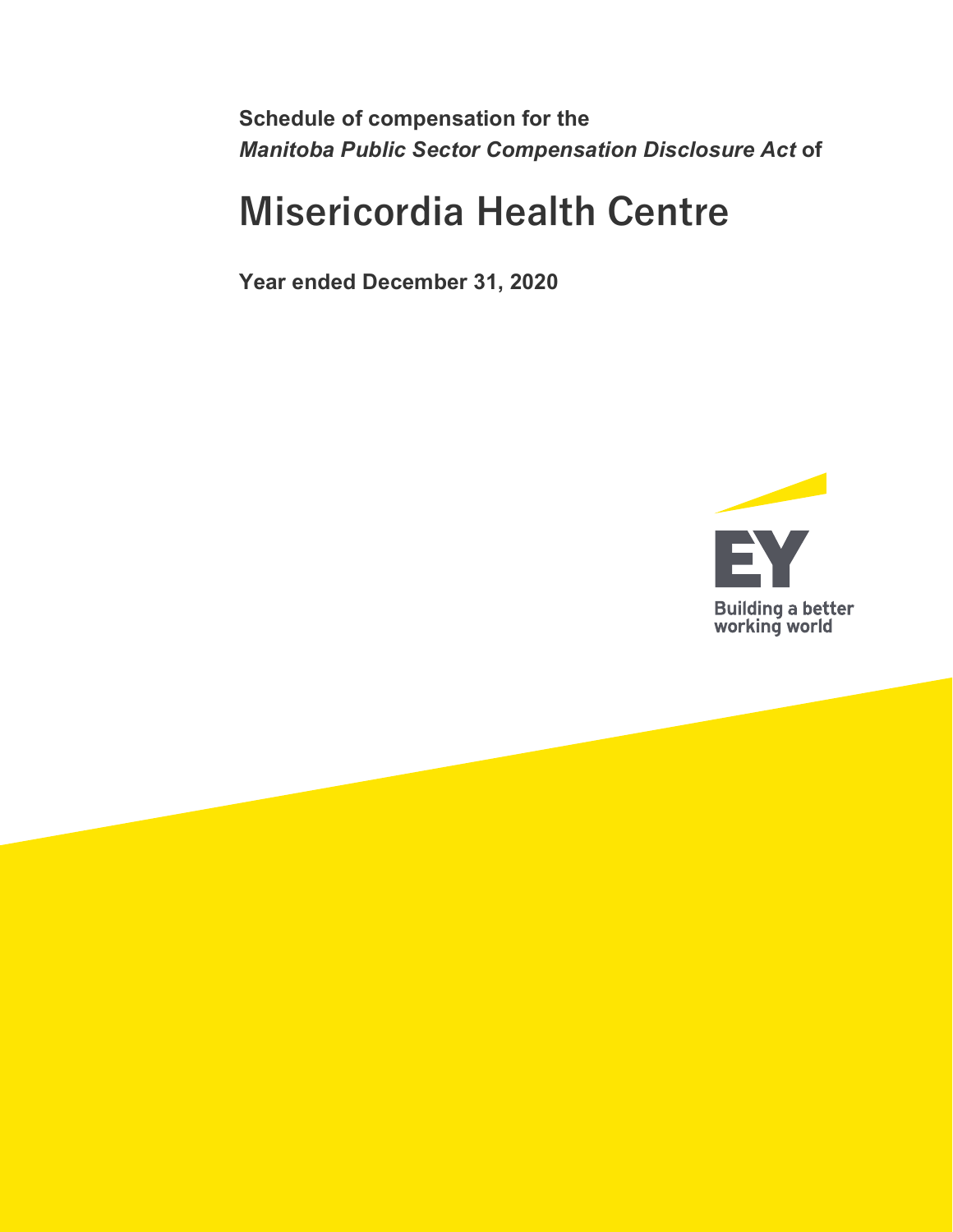## **Independent auditor's report**

To the Board of Directors of **Misericordia Health Centre**

## **Opinion**

We have audited the accompanying Schedule of Compensation for the *Manitoba Public Sector Compensation Disclosure Act* of **Misericordia Health Centre** [the "Centre"] for the year ended December 31, 2020, and the summary of other explanatory information [together, the "schedule"]. The schedule has been prepared by management based on Section 2 of the *Manitoba Public Sector Compensation Disclosure Act*.

In our opinion, the Schedule for the year ended December 31, 2020 is prepared, in all material respects, in accordance with Section 2 of the *Manitoba Public Sector Compensation Disclosure Act.*

#### **Basis for opinion**

We conducted our audit in accordance with Canadian generally accepted auditing standards. Our responsibilities under those standards are further described in the *Auditor's responsibilities for the audit of the schedule* section of our report. We are independent of the Centre in accordance with the ethical requirements that are relevant to our audit of the schedule in Canada, and we have fulfilled our other ethical responsibilities in accordance with these requirements. We believe that the audit evidence we have obtained is sufficient and appropriate to provide a basis for our opinion.

#### **Emphasis of matter – basis of accounting**

We draw attention to note 1 of the schedule, which describes the basis of accounting. The schedule is prepared to assist the Centre to meet the requirements of Section 2 of the *Manitoba Public Sector Compensation Disclosure Act*. As a result, the schedule may not be suitable for another purpose. Our opinion is not modified in respect of this matter.

## **Responsibilities of management and those charged with governance for the schedule**

Management is responsible for the preparation and fair presentation of the schedule in accordance with Section 2 of the *Manitoba Public Sector Compensation Disclosure Act*, and for such internal control as management determines is necessary to enable the preparation of a schedule that is free from material misstatement, whether due to fraud or error.

Those charged with governance are responsible for overseeing the Centre's financial reporting process.

## **Auditor's responsibilities for the audit of the schedule**

Our objectives are to obtain reasonable assurance about whether the schedule is free from material misstatement, whether due to fraud or error, and to issue an auditor's report that includes our opinion. Reasonable assurance is a high level of assurance but is not a guarantee that an audit conducted in accordance with Canadian generally accepted auditing standards will always detect a material misstatement when it exists. Misstatements can arise from fraud or error and are considered material if, individually or in the aggregate, they could reasonably be expected to influence the economic decisions of users taken on the basis of this schedule.

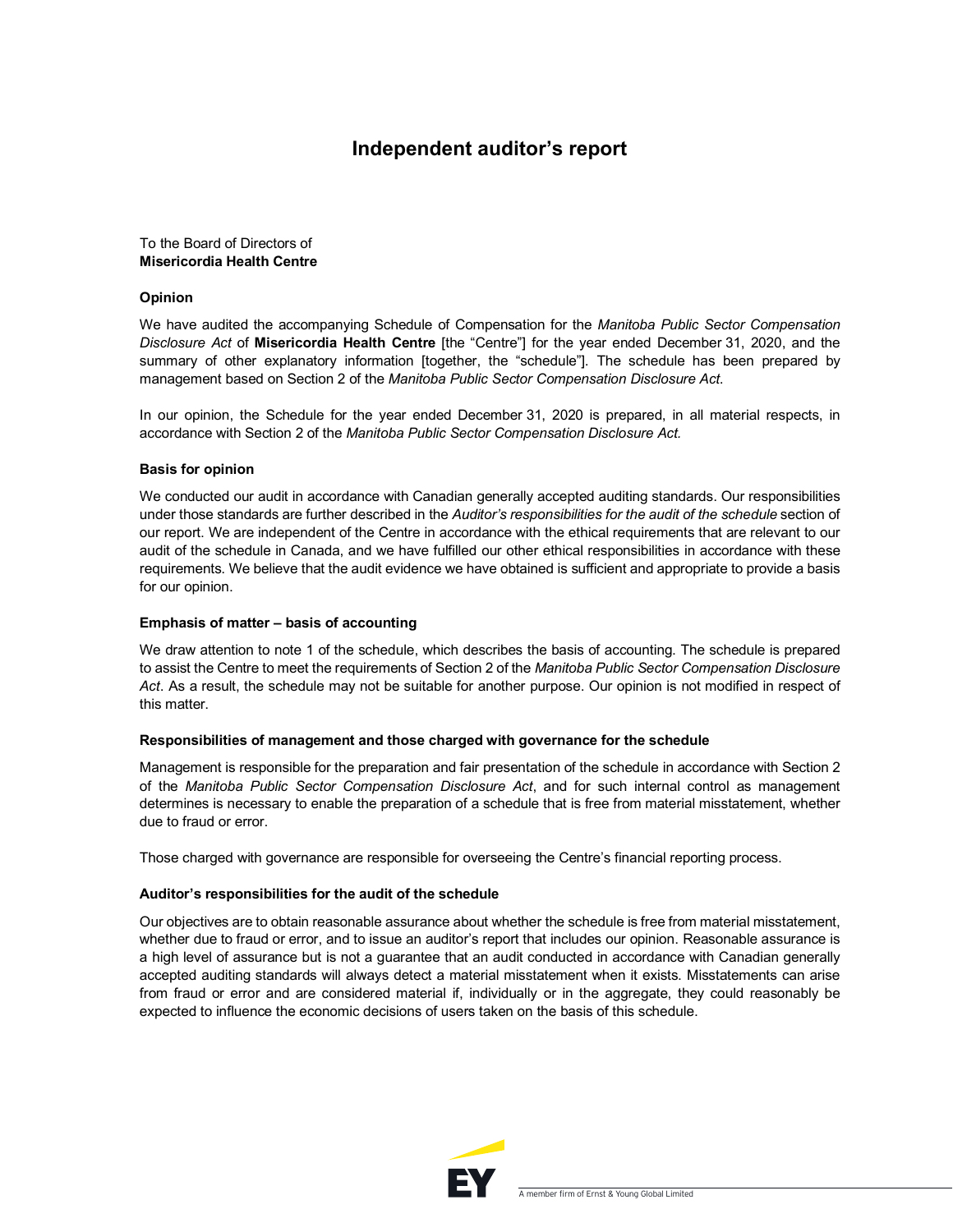As part of an audit in accordance with Canadian generally accepted auditing standards, we exercise professional judgment and maintain professional skepticism throughout the audit. We also:

- Identify and assess the risks of material misstatement of the schedule, whether due to fraud or error, design and perform audit procedures responsive to those risks, and obtain audit evidence that is sufficient and appropriate to provide a basis for our opinion. The risk of not detecting a material misstatement resulting from fraud is higher than for one resulting from error, as fraud may involve collusion, forgery, intentional omissions, misrepresentations, or the override of internal control.
- Obtain an understanding of internal control relevant to the audit in order to design audit procedures that are appropriate in the circumstances, but not for the purpose of expressing an opinion on the effectiveness of the Centre's internal control.
- Evaluate the appropriateness of accounting policies used and the reasonableness of accounting estimates, if any, and related disclosures made by management.

We communicate with management regarding, among other matters, the planned scope and timing of the audit and significant audit findings, including any significant deficiencies in internal control that we identify during our audit.

Winnipeg, Canada June 24, 2021

Ernet + Young LLP

**Chartered Professional Accountants** 

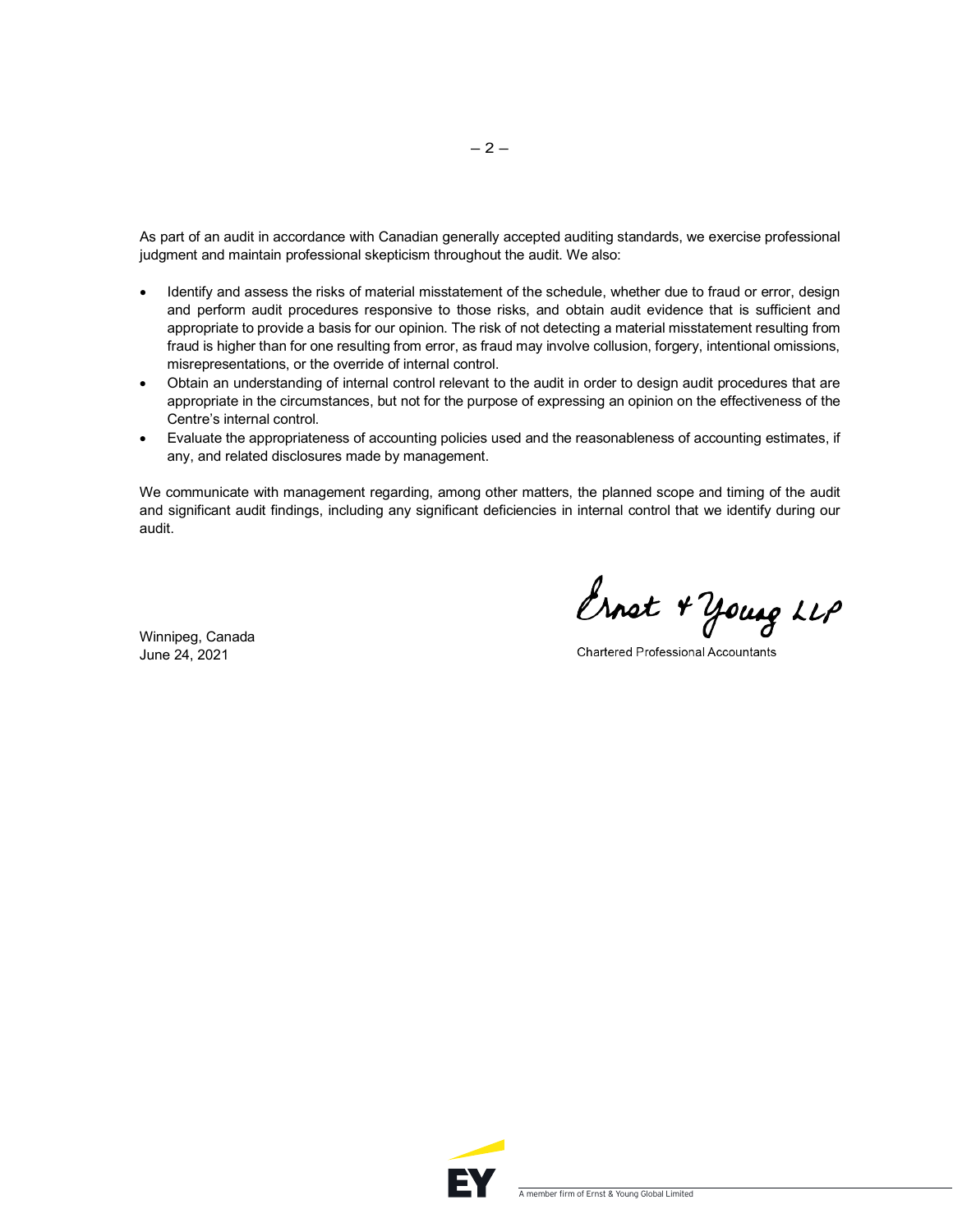## **Misericordia Health Centre**

# **Schedule of compensation for the**  *Manitoba Public Sector Compensation Disclosure Act*

Year ended December 31, 2020

## **Note 1:**

The compensation amount is calculated in accordance with the requirements of the *Manitoba Public Sector Compensation Disclosure Act*. Compensation includes all salaries and allowances, overtime payments, retirement or severance payments, lump-sum payments, vacation pay-outs, retroactive payments and taxable benefits and bursaries.

The *Manitoba Public Sector Compensation Disclosure Act* requires public sector bodies to disclose:

- [i] The compensation paid to the Chairperson of its Board of Directors, if the Chairperson's compensation is \$75,000 or more;
- [ii] The compensation paid to the members of the Board of Directors; and
- [iii] The individual compensation paid to its officers and employees whose compensation is \$75,000 or more.

On June 4, 2018 the *Manitoba Public Sector Compensation Disclosure Act* was amended by striking out the \$50,000 threshold and substituting it with a \$75,000 threshold, and that amount will be adjusted for inflation every five years. These changes came into effect on January 1, 2019.

For the year ended December 31, 2020:

- [i] Compensation paid to members of the Board of Directors amounted to nil in aggregate;
- [ii] There were no members of the Board of Directors receiving compensation in excess of \$75,000 individually; and
- [iii] The following officers or employees received total compensation in excess of \$75,000:

| <b>Name</b>         | Job title                                | Compensation<br>\$ |
|---------------------|------------------------------------------|--------------------|
| Jaworsky, Caroline  | President and Chief Executive Officer    | 155,342.78         |
| Hill, James         | <b>Chief Financial Officer</b>           | 135,577.07         |
| Toth, Gillian       | <b>Chief Nursing Officer</b>             | 135,325.45         |
| Scaletta, Reghan    | Lead - Labour Relations [Secondment]     | 125,074.90         |
| Fabros, Shiela      | Nurse 2                                  | 123,445.73         |
| McCormac, Karen     | Director - Quality Ptnt Safety Educ Serv | 123,381.67         |
| Duff, Myles         | <b>Manager Clinical Services</b>         | 123,165.91         |
| Jenin, Anita        | Director - PHCC                          | 121,112.74         |
| Taylor, Jennifer    | Director Long Term Care                  | 121,108.78         |
| Fransishyn, Roberta | Director Acute Care                      | 120,740.93         |
| Rona, Antonia       | Clinical Resource Nurse (N3)             | 119,374.86         |
| McGinn, Martine     | Manager - Residential Care               | 119,211.16         |
| Mayham, Peggy       | Clinical Resource Nurse (N3)             | 118,949.66         |
| Duncan, Vera        | <b>Clinical Nurse Specialist</b>         | 117,050.50         |
| Belanger, Ronald    | Director - Plant Services [PIO]          | 117,038.61         |
| Wurtz, Paula        | Clinical Resource Nurse (N3)             | 116,455.36         |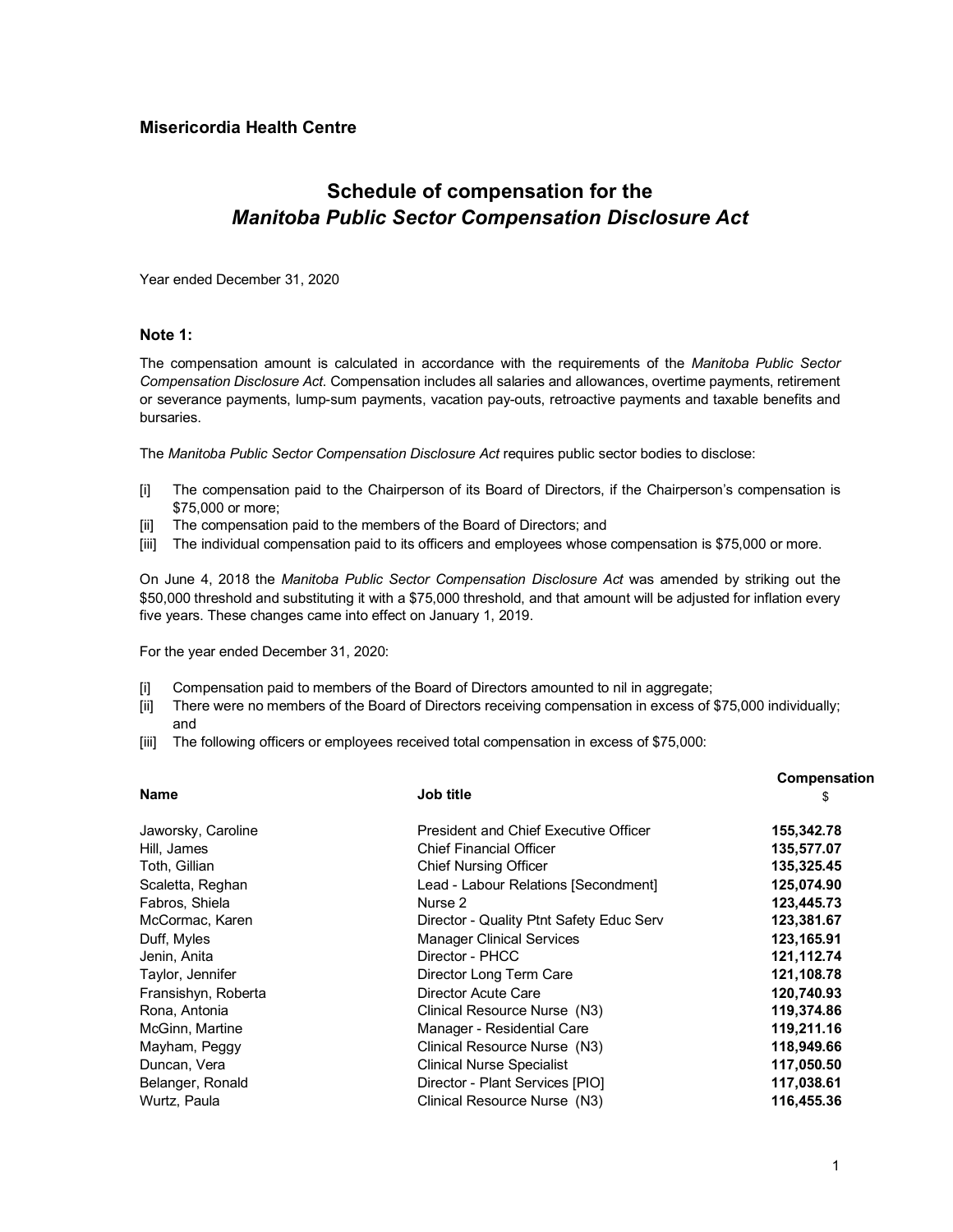# **Schedule of compensation for the**  *Manitoba Public Sector Compensation Disclosure Act*

Year ended December 31, 2020

| <b>Name</b>             | Job title                                 | \$         |
|-------------------------|-------------------------------------------|------------|
| Djukic, Ruzica          | Manager of Patient Care                   | 116,004.32 |
| Keyser, Tara            | Manager - Residential Care                | 115,476.63 |
| Dyck, Gayle             | Manager - Residential Care                | 115,335.78 |
| Chojno, Karen           | Manager of Patient Care                   | 114,363.65 |
| Ludba, Renee            | Nurse 2                                   | 114,248.84 |
| Johnston, Burnice       | Manager - Operations-PHCC                 | 113,321.01 |
| Loughlin, Karen         | Clinical Resource Nurse (N3)              | 112,054.65 |
| Gimby, Judy             | Nurse 2                                   | 111,703.08 |
| Mendoza, Yvonne         | Nurse 2                                   | 109,855.06 |
| Morgan, Stacey          | Manager - Residential Care                | 108,806.83 |
| Zawadski, Dawn          | Nurse 4                                   | 108,282.05 |
| Desautels, Jaclyn       | Manager of Patient Care                   | 108,055.86 |
| Hamonic, Maureen        | Manager - Rehab Serv & Sleep Disorder Ctr | 107,930.93 |
| Ha, Vincent             | Clinical Resource Nurse (N3)              | 107,914.35 |
| Lee, Linda              | Nurse 4                                   | 107,442.15 |
| Maszczak, Marta         | Nurse 2                                   | 106,578.50 |
| Magsumbol, Archie       | Clinical Resource Nurse (N3)              | 106,434.17 |
| Killbery, Thomas        | <b>Supervisor Carpenter</b>               | 106,388.60 |
| Anis, Alexander         | Nurse <sub>2</sub>                        | 105,786.73 |
| Yahya, Lina             | Nurse 2                                   | 105,422.59 |
| Magpantay, Riza         | Nurse 2                                   | 104,402.10 |
| Clarke, Carolyn         | Nurse 2                                   | 102,198.12 |
| Nyagudi, Robert         | Director - Materials Management           | 102,147.12 |
| Klaschka, Heidi         | Director - Communications & Info Tech     | 101,740.90 |
| Kunderman, Colleen      | Nurse 2                                   | 101,236.08 |
| Pokrant, Linda          | Nurse 2                                   | 101,160.58 |
| Malchuk, Nadia          | Staff Therapist - OT                      | 100,676.75 |
| Arado-Alberto, Joy      | Manager - Residential Care                | 100,262.86 |
| Ritchot, Elisa          | Supervisor - Intake & After Hours Program | 99,710.76  |
| Cauthers, Courtney      | Clinical Resource Nurse (N3)              | 99,629.82  |
| Nohlgren, Stacey        | Clinical Resource Nurse (N3)              | 98,909.51  |
| Nichiporick, Kimberley  | Clinical Resource Nurse (N3)              | 98,447.31  |
| Watson, Barbara         | Clinical Resource Nurse (N3)              | 97,281.91  |
| Samborski, Jennifer     | Supervisor - Intake & After Hours Program | 97,267.21  |
| Tesfaye, Tsegaye        | Nurse 2                                   | 96,801.11  |
| Sarmiento, Mayren       | Nurse <sub>2</sub>                        | 96,275.75  |
| Cormack, Kelly          | Manager - Plant Services                  | 96,196.86  |
| Lynch Deighton, Allison | Manager - Social Work                     | 96,023.22  |
| Baldes, Tamara          | Registered Psychiatric Nurse (N2)         | 95,920.30  |
| Fehr, Michelle          | Clinical Specialist - Resp Therapy        | 95,893.27  |
| Sotto, Maria            | Nurse 2                                   | 95,575.26  |

**Compensation**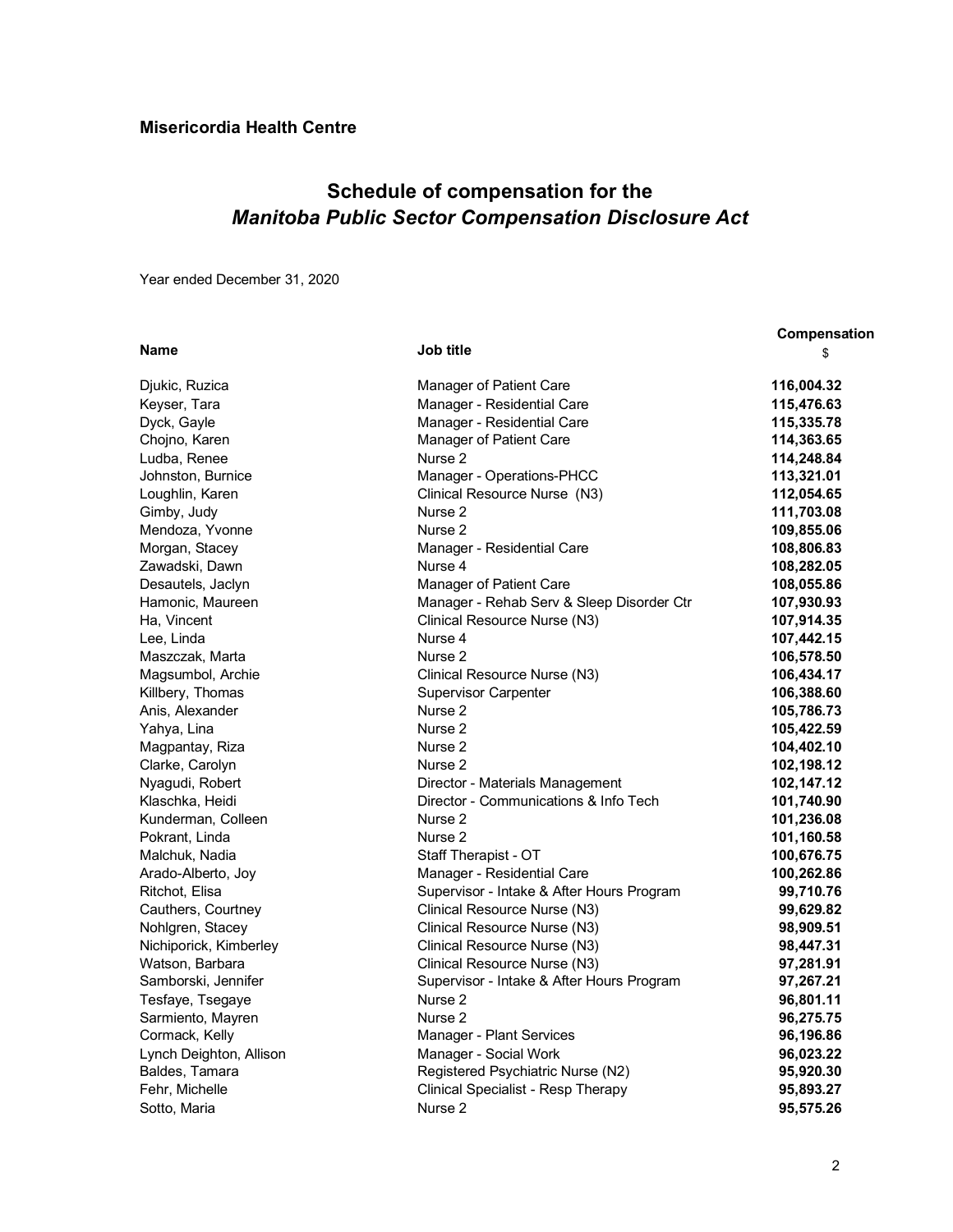# **Schedule of compensation for the**  *Manitoba Public Sector Compensation Disclosure Act*

Year ended December 31, 2020

|                            |                                           | Compensation |
|----------------------------|-------------------------------------------|--------------|
| <b>Name</b>                | Job title                                 | \$           |
| Jassal, Gurjeet            | Supervisor - Intake & After Hours Program | 95,556.85    |
| Buduhan, Juana             | Nurse 2                                   | 95,406.13    |
| Kapelus, Tetyana           | Nurse <sub>2</sub>                        | 95,143.74    |
| Dudych, Theresa            | Nurse <sub>2</sub>                        | 95,045.64    |
| Lesey, Patricia            | Nurse <sub>2</sub>                        | 94,618.81    |
| Blundell, Candace          | Case Manager PRIME                        | 94,015.58    |
| Hill, Coralee              | Clinical Service Lead - Dial a Dietitian  | 93,575.06    |
| Kaur, Parveenjit           | Nurse 2                                   | 93,216.02    |
| Singh, Jane                | Nurse 2                                   | 92,866.21    |
| Varga, Jimmy               | Director - Finance                        | 92,697.90    |
| Willis, Lydia              | Nurse 2                                   | 92,689.45    |
| King, Deborah              | Nurse 2                                   | 92,145.90    |
| Lamont-Dreger, Debbie      | Nurse 2                                   | 91,959.46    |
| Little, Karen              | Nurse 2                                   | 91,910.75    |
| Estabillo, Gertrudes       | Nurse 2                                   | 91,880.27    |
| Johannson, Dorothy         | Clinical Resource Nurse (N3)              | 91,777.67    |
| Bruske, Shauna             | Nurse 2                                   | 90,742.97    |
| House, Sherrie             | Nurse 2                                   | 90,234.14    |
| Martel, Rachelle           | Nurse <sub>2</sub>                        | 89,913.92    |
| Acheson, Teresa            | Manager - Health Information Services     | 89,211.86    |
| Lindsay, Alison            | Nurse 2                                   | 89,119.59    |
| Roberts, Leanne            | Clinical Resource Nurse (N3)              | 88,570.88    |
| Bayona, Maria              | <b>Licensed Practical Nurse</b>           | 88,536.03    |
| Banero, Cecilia            | Nurse <sub>2</sub>                        | 87,936.89    |
| Goddard, Sarah             | Clinical Resource Nurse (N3)              | 87,819.93    |
| Gowler, April              | Nurse 2                                   | 87,402.86    |
| Reich, Roxanne             | Nurse <sub>2</sub>                        | 86,998.32    |
| Van Der Vis, Barbara       | Social Worker (BSW)                       | 86,561.00    |
| Tucker, Johanna            | <b>Licensed Practical Nurse</b>           | 85,993.66    |
| Rapinchuk, Brenda          | <b>Staff Respiratory Therapist</b>        | 85,773.54    |
| Cabading, Wendy            | Nurse 2                                   | 85,569.05    |
| Ducut, Mary                | Nurse 2                                   | 85,353.51    |
| Horton, Evelyn             | Nurse 2                                   | 85,178.68    |
| Hudson, Erin               | Human Resources Consultant                | 84,963.19    |
| Convery, Michelle          | Nurse 2                                   | 84,914.28    |
| Sonestone, Violet          | Clinical Resource Nurse (N3)              | 84,906.70    |
| Novak, Angela              | Nurse 2                                   | 84,548.13    |
| Cuthbertson-Black, Crystal | Social Worker (BSW)                       | 84,184.61    |
| Papastephanou, Chris       | Journeyman Carpenter                      | 83,961.72    |
| Medrano, Jennifer          | Nurse <sub>2</sub>                        | 83,792.62    |
| Tetro, Kathy               | Nurse 2                                   | 83,717.49    |